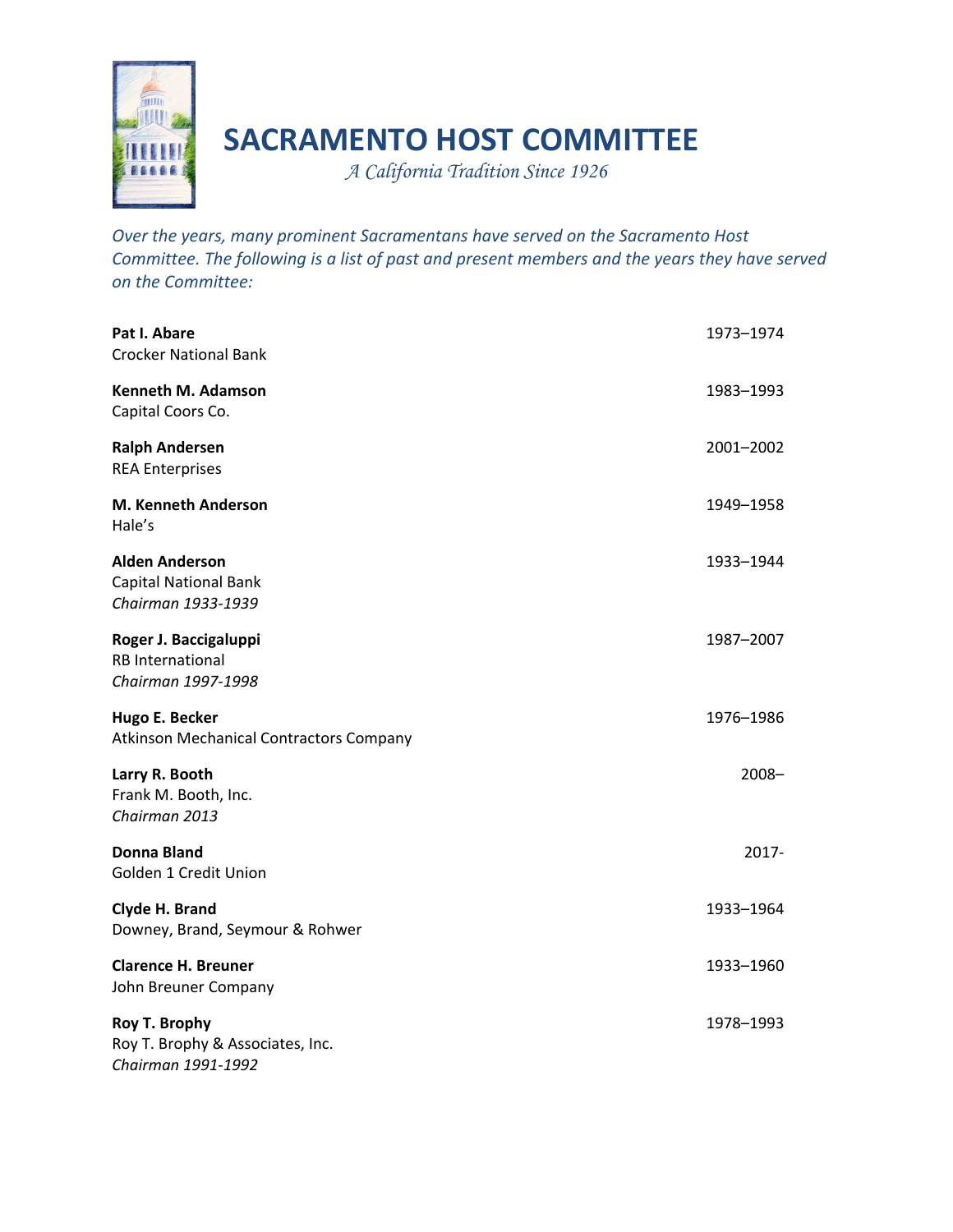| F. Frederick Brown<br>Brown, Stevens, Elmore & Sparre<br>Chairman 2007-2008 | 2003-2008 |
|-----------------------------------------------------------------------------|-----------|
| <b>Ron Brown</b><br><b>Brown Construction Incorporated</b>                  | 2018-     |
| L. J. Brundige<br>Pacific Gas & Electric Company                            | 1953-1954 |
| <b>William A. Campbell</b><br><b>Campbell Construction Company</b>          | 1970-1987 |
| Dale R. Carlsen<br>Sleep Train Inc.<br>Chairman 2012                        | 2005-2015 |
| <b>Benjamin F. Carter</b><br><b>Benden Farms</b>                            | 2015-     |
| H. Steven Chase<br>Wells Fargo Bank                                         | 1944-1955 |
| John Clauss, Jr.<br>Clauss & Krauss, Inc.                                   | 1975-1981 |
| John Clauss, Sr.<br>Clauss & Krauss, Inc.                                   | 1957-1969 |
| Daniel M. Cole<br>Cole Partners Development Company<br>Chairman 2011        | 2004-     |
| <b>Robert L. Cole</b><br>Goodwin-Cole Company<br>Chairman 2002-2003         | 1992-2003 |
| James E. Conforti<br><b>Sutter Health</b><br>Chairman 2022                  | $2013 -$  |
| <b>George Conover</b><br>Hale's                                             | 1933-1947 |
| <b>Ransom Cook</b><br>Wells Fargo Bank                                      | 1937-1939 |
| George L. Cook, Jr.<br>El Dorado Savings Bank                               | 2004-2009 |
| George L. Cook, Sr.<br>El Dorado Savings Bank                               | 1983-2001 |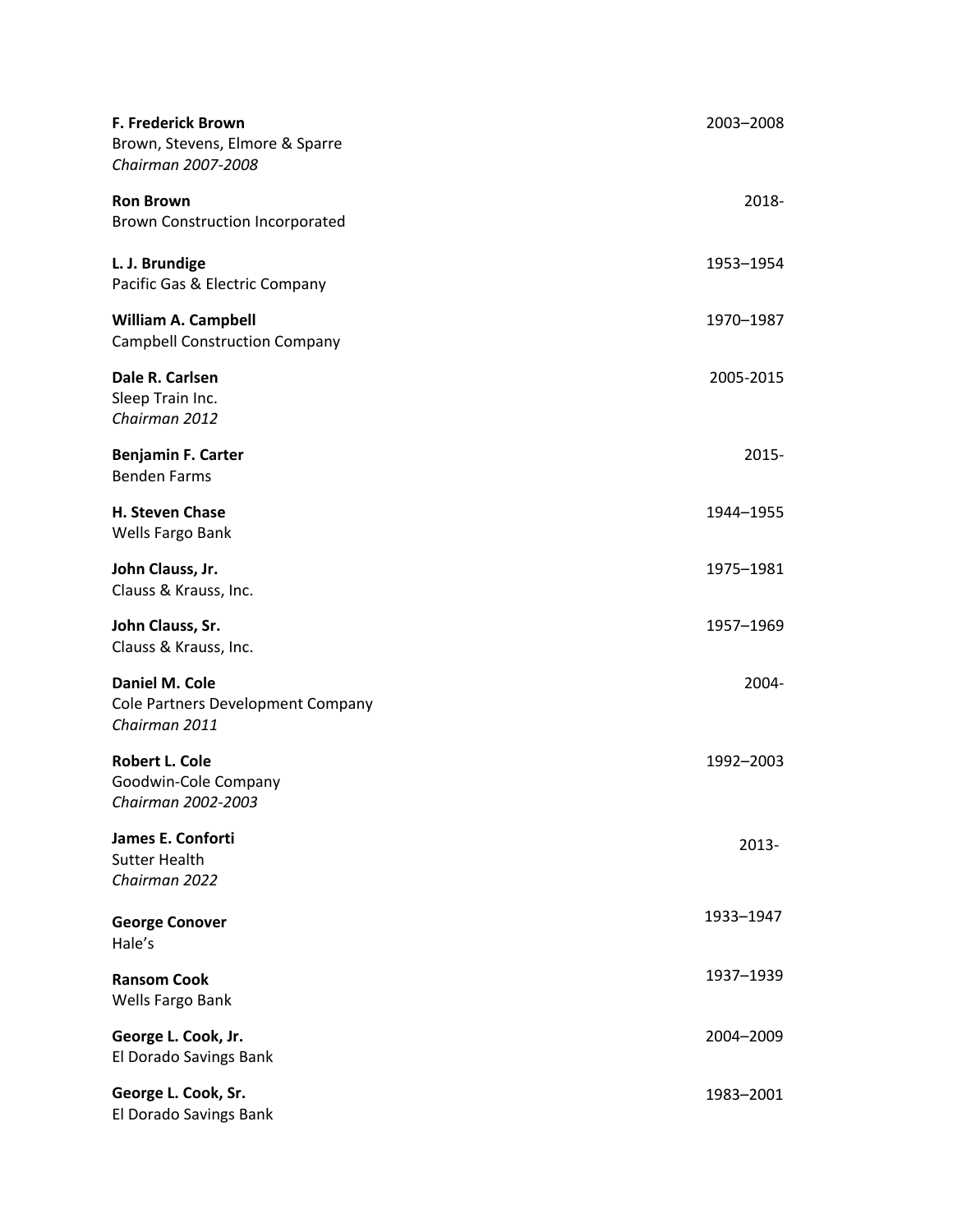| William J. Coyne<br>Raley's Family of Fine Stores                     | 2007-2009 |
|-----------------------------------------------------------------------|-----------|
| Gordon K. Cunningham<br><b>Bank of America</b>                        | 1957-1958 |
| <b>Shannon Deary-Bell</b><br>Nor-Cal Beverage Company                 | 2014-     |
| <b>Cecilia Delury</b><br>Boxler & Van Erp, LLP                        | 2006-2007 |
| <b>Chrysanthy Demos</b><br><b>AKT Investments</b>                     | $2019 -$  |
| <b>Eileen Diepenbrock</b><br>Diepenbrock Elkin Gleason                | 2014-     |
| John V. Diepenbrock<br>Diepenbrock Elkin LLP<br>Chairman 1977-1978    | 1970-2013 |
| <b>Dorene Dominguez</b><br>Vanir Group of Companies                   | 2009-2010 |
| H. B. Drescher<br>Drescher-Mebius                                     | 1933-1944 |
| <b>Cate Dyer</b><br>StemExpress, LLC                                  | $2021 -$  |
| <b>Lawrence Ellis</b><br>Weinstock-Lubin Company                      | 1933-1958 |
| <b>Jerry Fat</b><br>Frank Fat, Inc.<br><b>Frank Fat Properties</b>    | $2017 -$  |
| <b>Wing Fat</b><br>Frank Fat's Restaurant                             | 1987-2003 |
| <b>Dalton G. Feldstein</b><br>Dalton Investment<br>Chairman 1985-1986 | 1974-1992 |
| <b>Stephen Fleming</b><br><b>River City Bank</b>                      | $2016 -$  |
| E. W. Florence<br>Pacific Gas & Electric Company                      | 1933-1952 |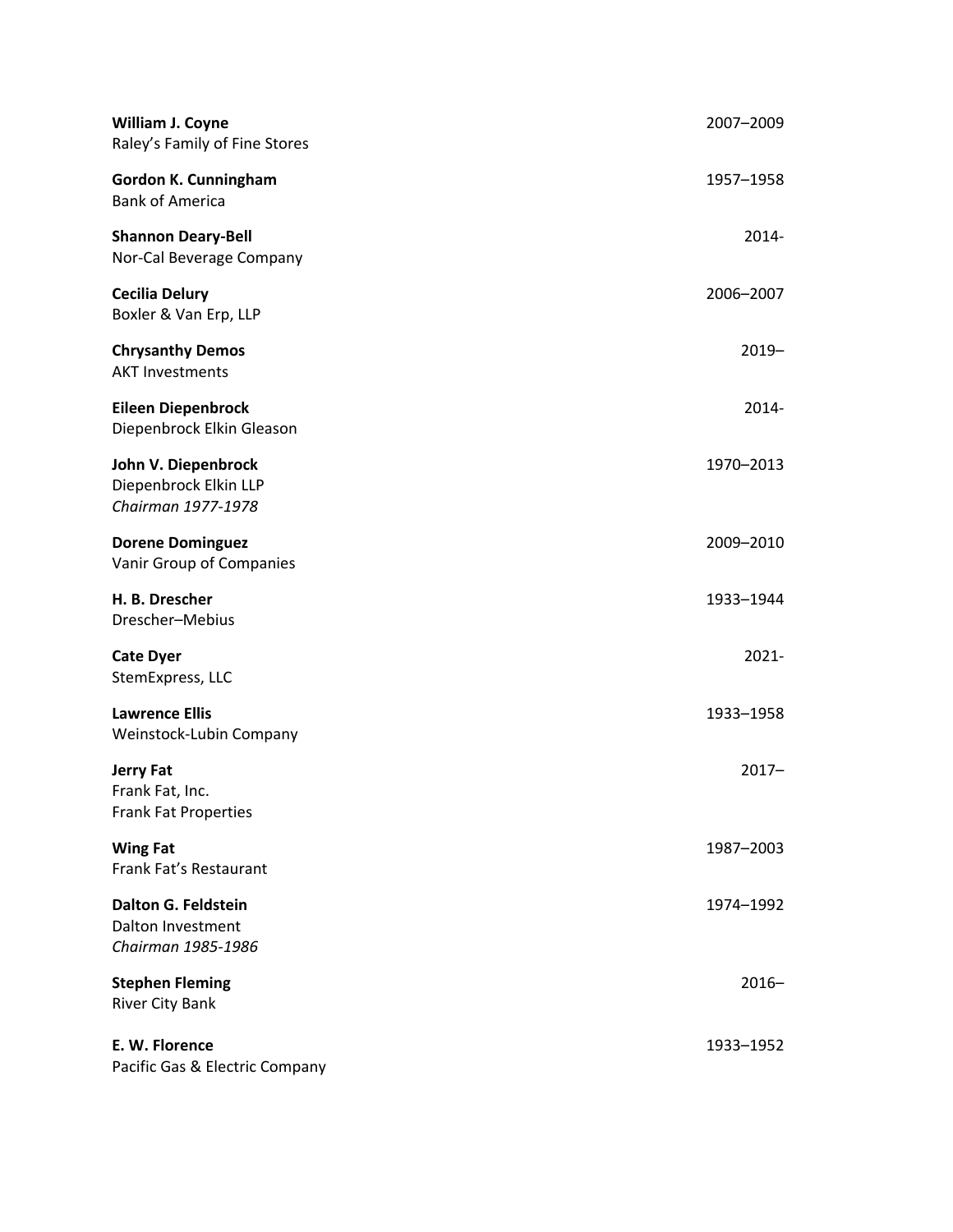| <b>Marcy Friedman</b><br>Arts Advocate                                         | 2011-2012 |
|--------------------------------------------------------------------------------|-----------|
| A. R. Gallaway, Jr.<br>Wright & Kimbrough<br>Chairman 1950-1957                | 1933-1959 |
| A. Russel Gallaway, Jr.<br>Wright & Kimbrough<br>Chairman 1971-1972            | 1960-1982 |
| Joseph S. Genshlea<br>Genshlea Law & Mediation<br>Chairman 2009-2010           | 2003-2015 |
| A. E. Goddard<br>The Thomson-Diggs Company<br>Chairman 1940-1944               | 1928-1944 |
| <b>President Alexander Gonzalez</b><br>California State University, Sacramento | 2010-2013 |
| <b>Wilbur Haines</b><br><b>Standard Oil Company</b>                            | 1946-1961 |
| Thomas J. Hammer, Jr.<br>Shasta Linen Supply, Inc.<br>Chairman 1993-1994       | 1983-2009 |
| <b>C. Vernon Hansen</b><br>Crystal Cream & Butter Company                      | 1963-1972 |
| <b>Elmer Harrold</b><br>Harrold Ford<br>Chairman 1996-1997                     | 1986-1997 |
| Harold B. Haught<br>Pacific Telephone & Telegraph Company                      | 1970-1974 |
| Gilman B. Haynes, Jr.<br>Wells Fargo Bank                                      | 1961-1969 |
| <b>Janis Heaphy</b><br>The Sacramento Bee                                      | 1998-2008 |
| <b>Archie Hefner</b><br>Hefner, Stark & Marois<br>Chairman 1983-1984           | 1973-1988 |
| <b>Richard W. Heldridge</b><br><b>Crocker-Citizens National Bank</b>           | 1963-1970 |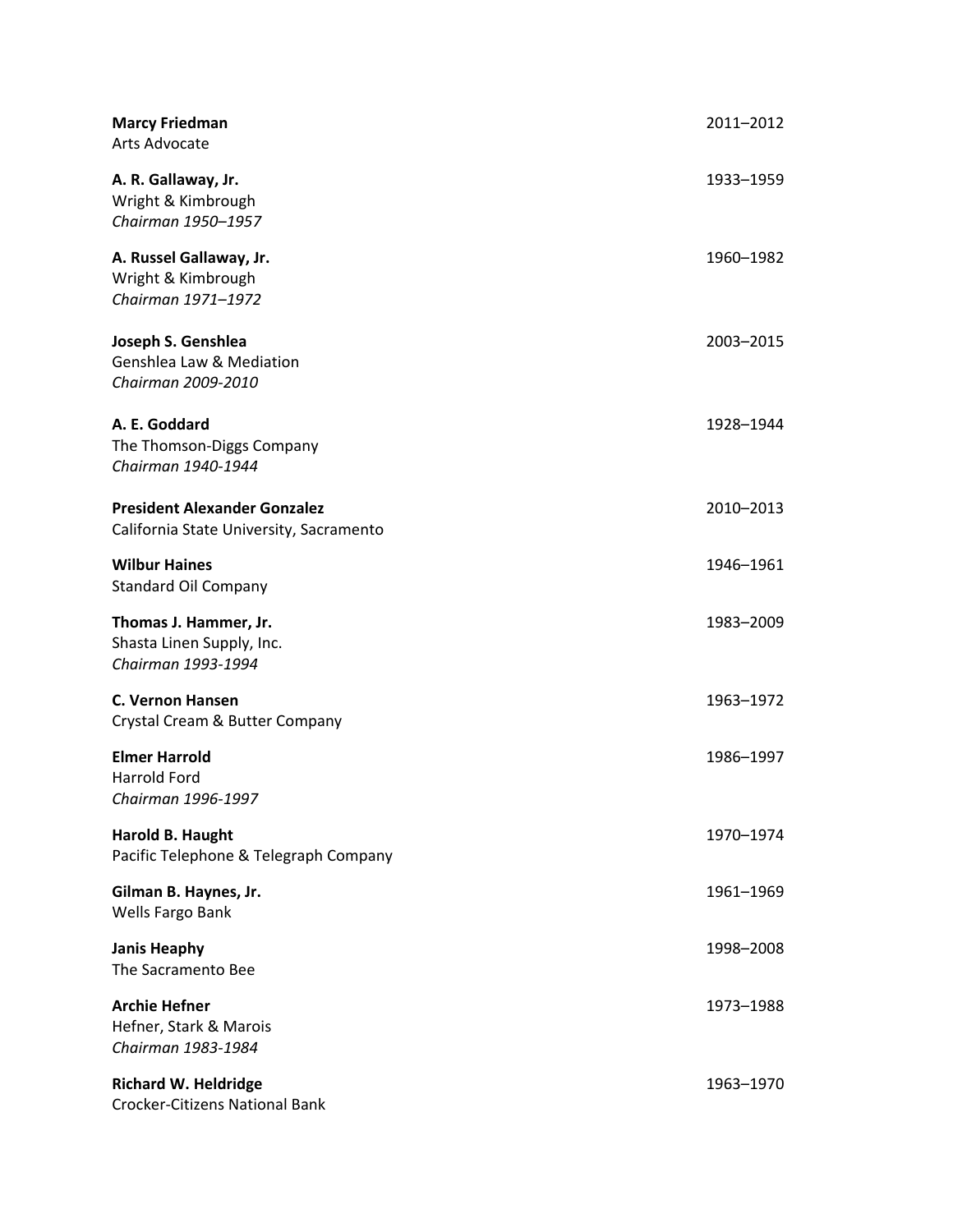| H. H. Hendren<br>Sacramento Valley Insurance Agency                        | 1971-1977 |
|----------------------------------------------------------------------------|-----------|
| <b>Chet P. Hewitt</b><br>Sierra Health Foundation                          | 2010-2015 |
| David M. Higgins, Sr.<br>Harbison-Mahony-Higgins Builders, Inc.            | 2002-2009 |
| <b>Harold S. Hook</b><br>California-Western States Life Insurance Company  | 1972-1975 |
| <b>Mark Jansen</b><br><b>Blue Diamond Growers</b>                          | 2015-2021 |
| Chancellor Linda P.B. Katehi<br>University of California, Davis            | 2010-2016 |
| Jon S. Kelly<br>Kelly Broadcasting                                         | 1995-1999 |
| <b>Fred W. Kiesel</b><br>California National Bank<br>Chairman 1926-1932    | 1926-1932 |
| <b>Sotiris K. Kolokotronis</b><br><b>SKK Developments</b><br>Chairman 2017 | $2009 -$  |
| <b>Ward Krebs</b><br>Wells Fargo Bank                                      | 1956-1960 |
| <b>Sarah Krevans</b><br><b>Sutter Health</b>                               | 2010-2012 |
| J. Roy Kruse<br>California-Western States Life Insurance Company           | 1933-1934 |
| O. J. Lacy<br>California-Western States Life Insurance Company             | 1935-1955 |
| <b>Edward L. Lammerding</b><br>StateNet<br>Chairman 1995-1996              | 1984-2001 |
| H. Harold Leavey<br>California-Western States Life Insurance Company       | 1968-1971 |
| <b>Ed LeBaron</b><br>Pillsbury Winthrop Shaw Pittman, LLP                  | 2002-2008 |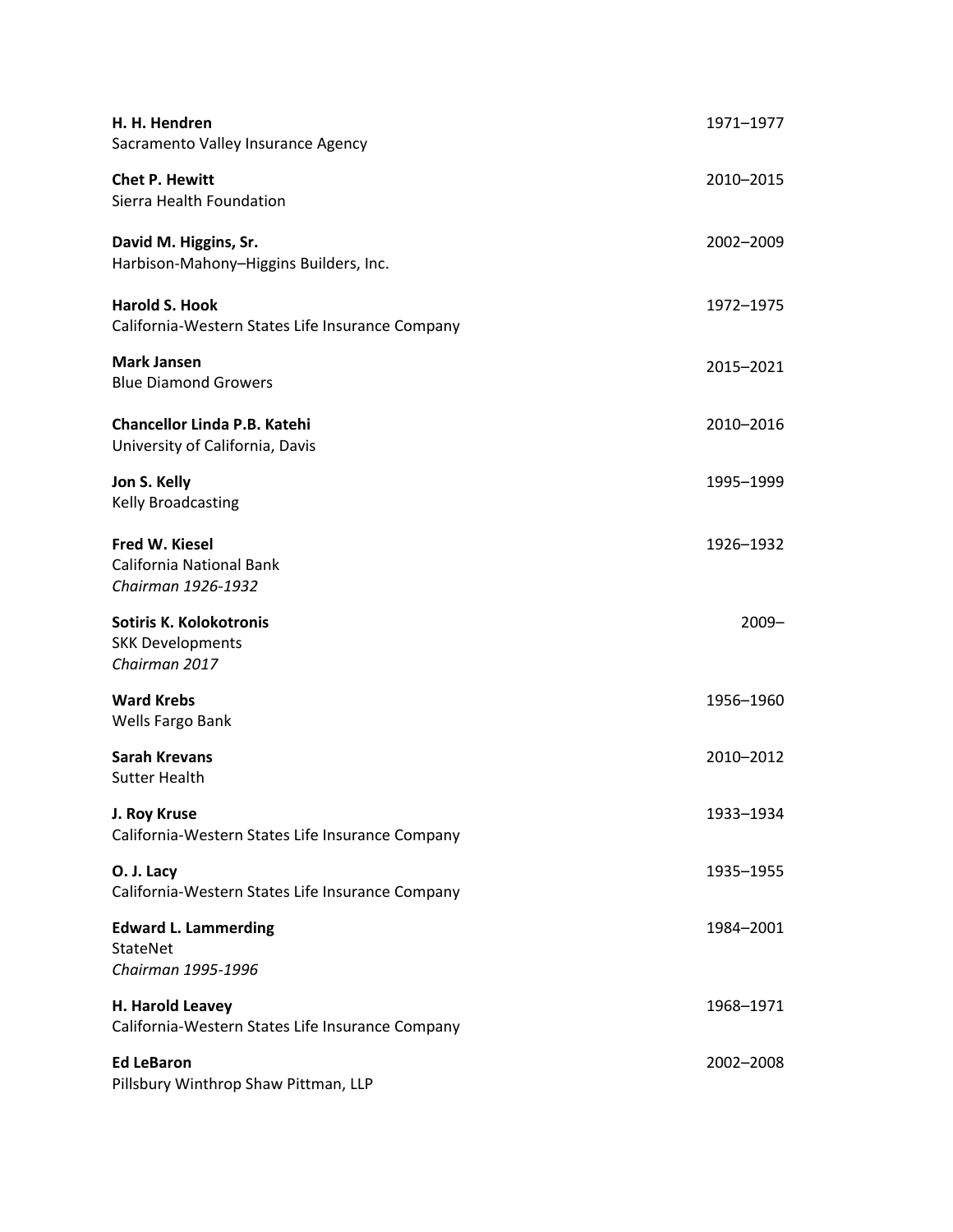| <b>Robert D. Livingston</b><br>Wells Fargo Bank<br>Chairman 1979-1980       | 1970–1983 |
|-----------------------------------------------------------------------------|-----------|
| <b>Martha Lofgren</b><br>Brewer Lofgren LLP                                 | 2016-2020 |
| Donna L. Lucas<br><b>Lucas Public Affairs</b>                               | $2010 -$  |
| David J. Lucchetti<br>Pacific Coast Building Products, Inc.                 | 1996-     |
| <b>Rob Lynch</b><br><b>VSP</b>                                              | 2012-2015 |
| J. Hart Lyon<br>Weinstock's                                                 | 1971-1972 |
| <b>Michael Lyon</b><br>Lyon Real Estate                                     | 2007-2009 |
| Frank MacBride, Jr.<br><b>MacBride Realty Company</b><br>Chairman 1989-1990 | 1975-1991 |
| L. L. Madland<br>Crocker-Anglo National Bank<br>Chairman 1958-1960          | 1947-1962 |
| <b>Garry Maisel</b><br>Western Health Advantage                             | 2017-     |
| Len C. McCandliss<br>Sierra Health Foundation                               | 2002-2007 |
| C. K. McClatchy<br><b>McClatchy Newspapers</b>                              | 1980-1985 |
| <b>Jim McGrann</b><br><b>VSP Global</b>                                     | 2016-2017 |
| <b>Kathy McKim</b><br>AT&T                                                  | 2016-2017 |
| Diane D. Miller<br>Wilcox, Miller & Nelson<br>Chairman 2015                 | $2009 -$  |
| <b>Royal Miller</b><br>Sacramento Municipal Utilities District              | 1948-1975 |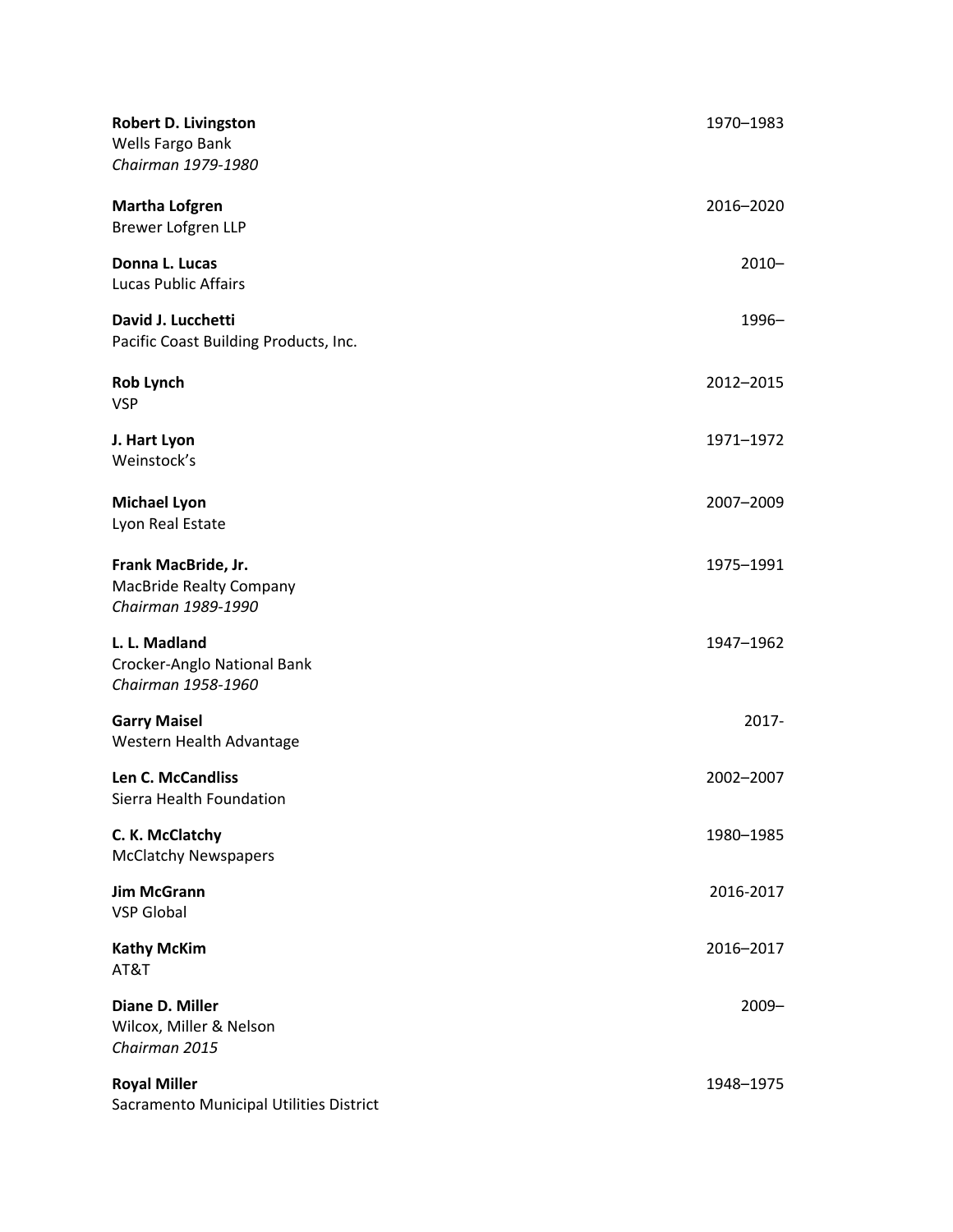| <b>Ronald J. Mittelstaedt</b><br>Waste Connections, Inc.                                          | 2010-2011 |
|---------------------------------------------------------------------------------------------------|-----------|
| <b>Alfred G. Montna</b><br><b>Montna Farms</b>                                                    | 2010-2016 |
| David K. Murphy<br>John O. Bronson Company<br>Chairman 1999-2000                                  | 1989-2008 |
| <b>Robert E. Murphy</b><br>California-Western States Life Insurance Company<br>Chairman 1964-1966 | 1956-1967 |
| J. L. Nagle<br>California Fruit Exchange                                                          | 1933-1939 |
| <b>Mitchell W. Nathan</b><br><b>Bon Marche</b>                                                    | 1933-1940 |
| Richard L. Niello, Jr.<br>The Niello Company                                                      | $2007 -$  |
| G. Wayne O'Brien<br>Standard Oil Company of CaliforniA                                            | 1965-1969 |
| Thomas W. O'Neil, Jr.<br>Wallace, Delury & O'Neil, Inc.<br>Chairman 1987-1988                     | 1974-2002 |
| Sam Oki<br><b>Meta Information Services</b>                                                       | 2001-2002 |
| Carl R. Otto<br>John F. Otto, Inc.<br>Chairman 2006                                               | 2001-2007 |
| George W. Peltier<br>California National Bank                                                     | 1933-1937 |
| George C. Pollock<br>George Pollock Company<br>Chairman 1945-1949                                 | 1938-1949 |
| Dr. Claire Pomeroy<br><b>UC Davis</b>                                                             | 2012-2013 |
| <b>Erwin Potts</b><br><b>McClatchy Newspapers</b>                                                 | 1994-2001 |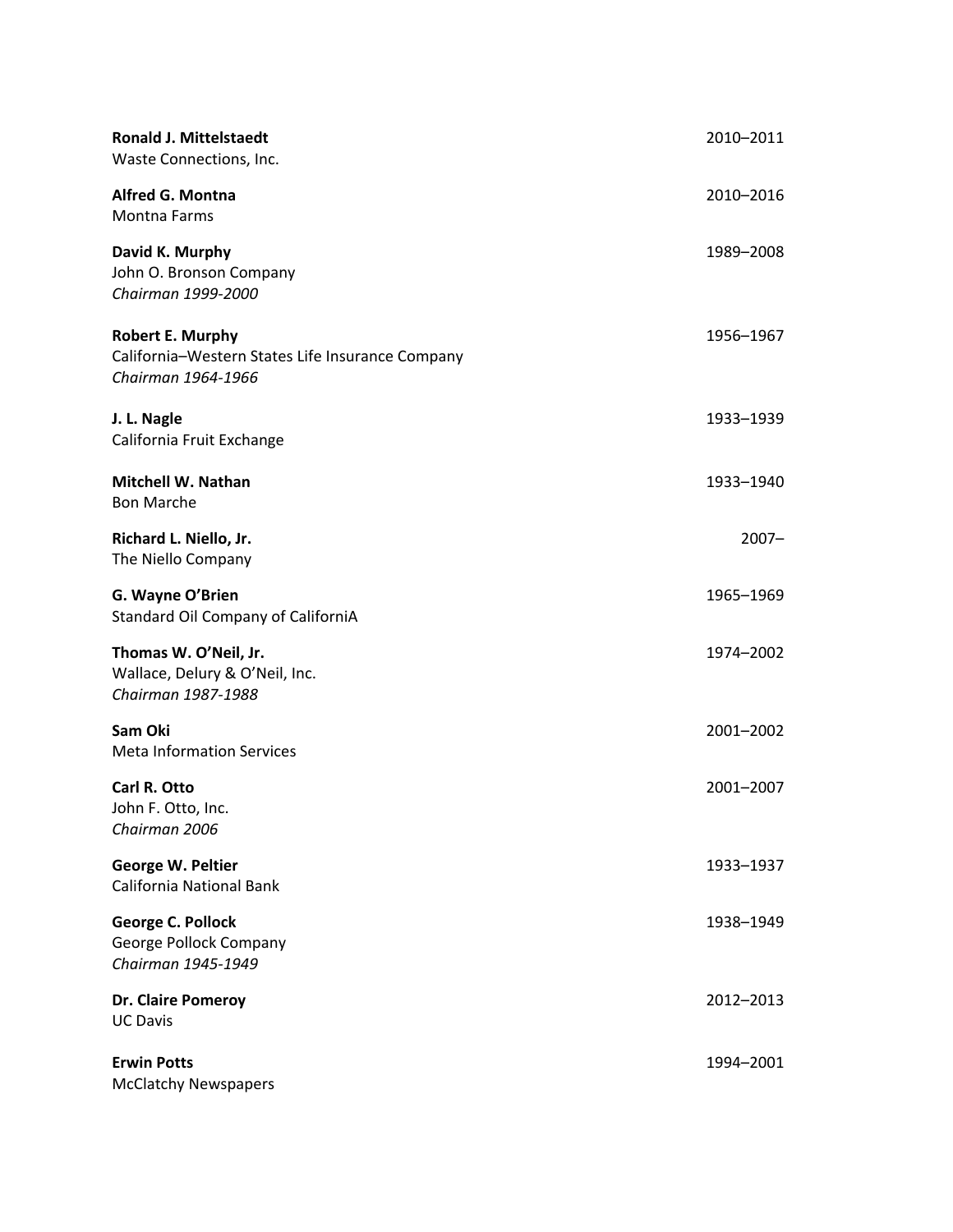| <b>Michael Poulos</b><br>California-Western States Life Insurance Company | 1979-1980 |
|---------------------------------------------------------------------------|-----------|
| M. W. Proudfoot<br>Weinstock-Lubin Company                                | 1959–1967 |
| <b>Frank C. Ramos</b><br>RAMCO Enterprises, Inc.                          | 1993-2015 |
| <b>Kevin Ramos</b><br><b>Buzz Oates</b>                                   | 2016-     |
| Fred W. Read<br>California Fruit Exchange                                 | 1959-1963 |
| <b>Jeanne Reaves</b><br><b>River City Bank</b>                            | 2003-2009 |
| <b>Carlyle Reed</b><br>The Sacramento Union<br>Chairman 1975-1976         | 1968-1982 |
| T. H. Richards, Jr.<br>Sacramento Foods<br>Chairman 1969-1970             | 1953-1982 |
| <b>Judson T. Riggs</b><br>Teichert, Inc.                                  | $2003 -$  |
| Louis V. Riggs<br>Teichert, Inc.                                          | 1994-2002 |
| Patricia M. Rodriguez<br>Kaiser Permanente                                | $2018 -$  |
| <b>Dave Roughton</b><br><b>SAFE Credit Union</b>                          | $2017 -$  |
| <b>Jean Runyon</b><br>Runyon Saltzman & Einhorn                           | 1991-2005 |
| <b>Dudley V. Saeltzer</b><br>McCormick-Saeltzer Company                   | 1926-1927 |
| I. Earl Sage<br><b>Bank of America</b>                                    | 1958-1963 |
| <b>Art Savage</b><br><b>Sacramento River Cats</b>                         | 2005-2009 |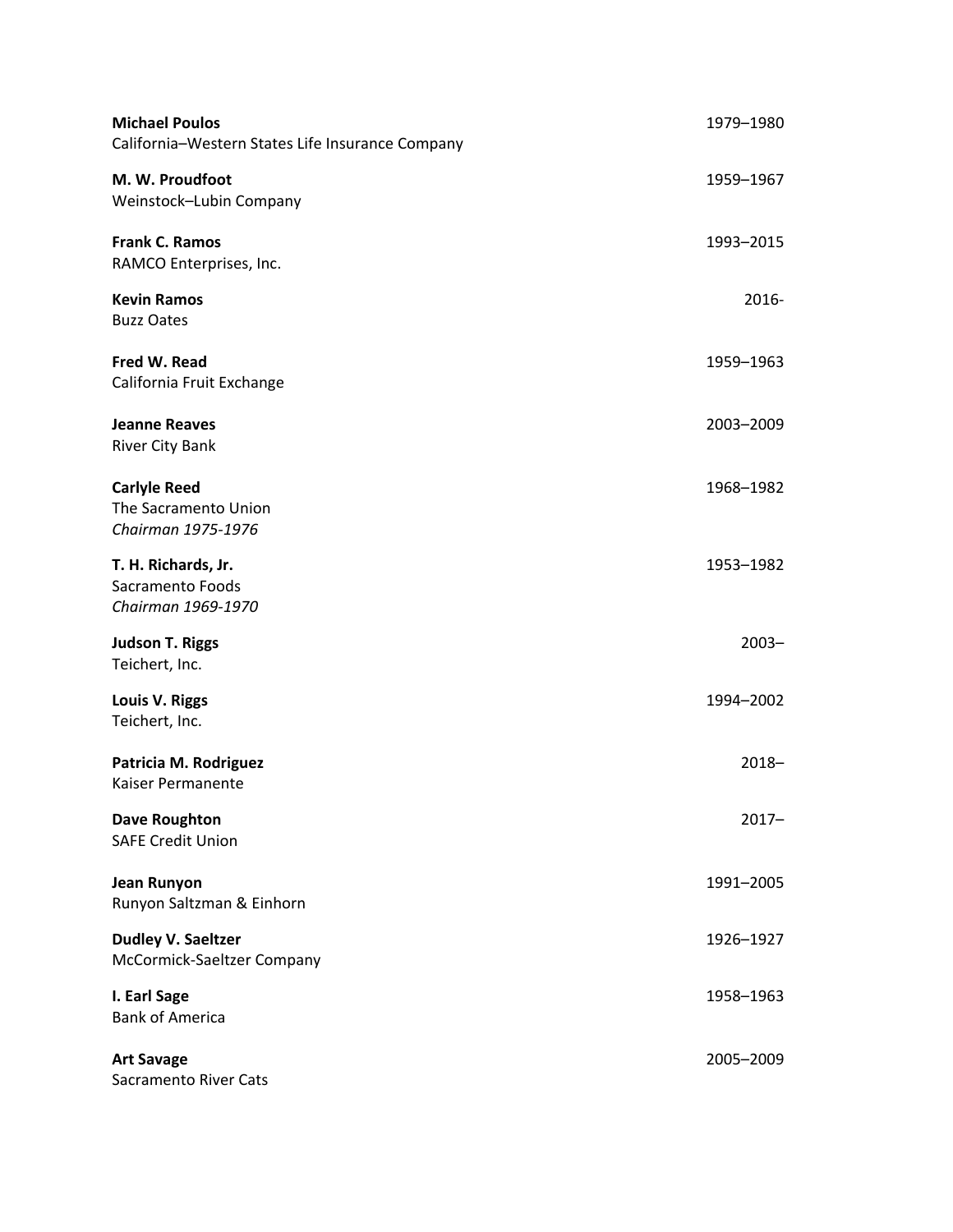| <b>Susan Savage</b><br><b>Sacramento River Cats</b><br>Chairman 2021            | $2013 -$  |
|---------------------------------------------------------------------------------|-----------|
| <b>Garth L. Scallon</b><br>M.P. Allen General Contractors<br>Chairman 1981-1982 | 1970-1997 |
| Earl O. Schnetz<br>Old Home Bakers                                              | 1933-1956 |
| <b>Ralph Scurfield</b><br>The Scurfield Co.<br>Chairman 2001                    | 1990-2001 |
| <b>Hardie C. Setzer</b><br><b>Setzer Forest Products</b>                        | 1968-1989 |
| J. H. Skinner,<br><b>Bank of America</b><br>Chairman 1973-1974                  | 1964-1976 |
| Robert J. Slobe<br>North Sacramento Land Company<br>Chairman 2016               | $2009 -$  |
| F. M. Small<br>California Fruit Exchange                                        | 1964-1969 |
| Albert E. Smith<br><b>Wholesale Grocer</b>                                      | 1946-1949 |
| <b>Jeff Stephens</b><br>SAYLOVE, Non-Profit                                     | $2021 -$  |
| Joseph H. Stephens<br><b>Merchants National Bank</b>                            | 1940-1944 |
| <b>Scott Syphax</b><br>Syphax Strategic, Inc.                                   | 2017-     |
| <b>Patrick J. Talamantes</b><br>Greater Sacramento Economic Council             | 2011-2017 |
| <b>Darrell Teat</b><br>Safety Center, Inc.                                      | $2021 -$  |
| <b>Michael J. Teel</b><br>Raley's                                               | 1996-2002 |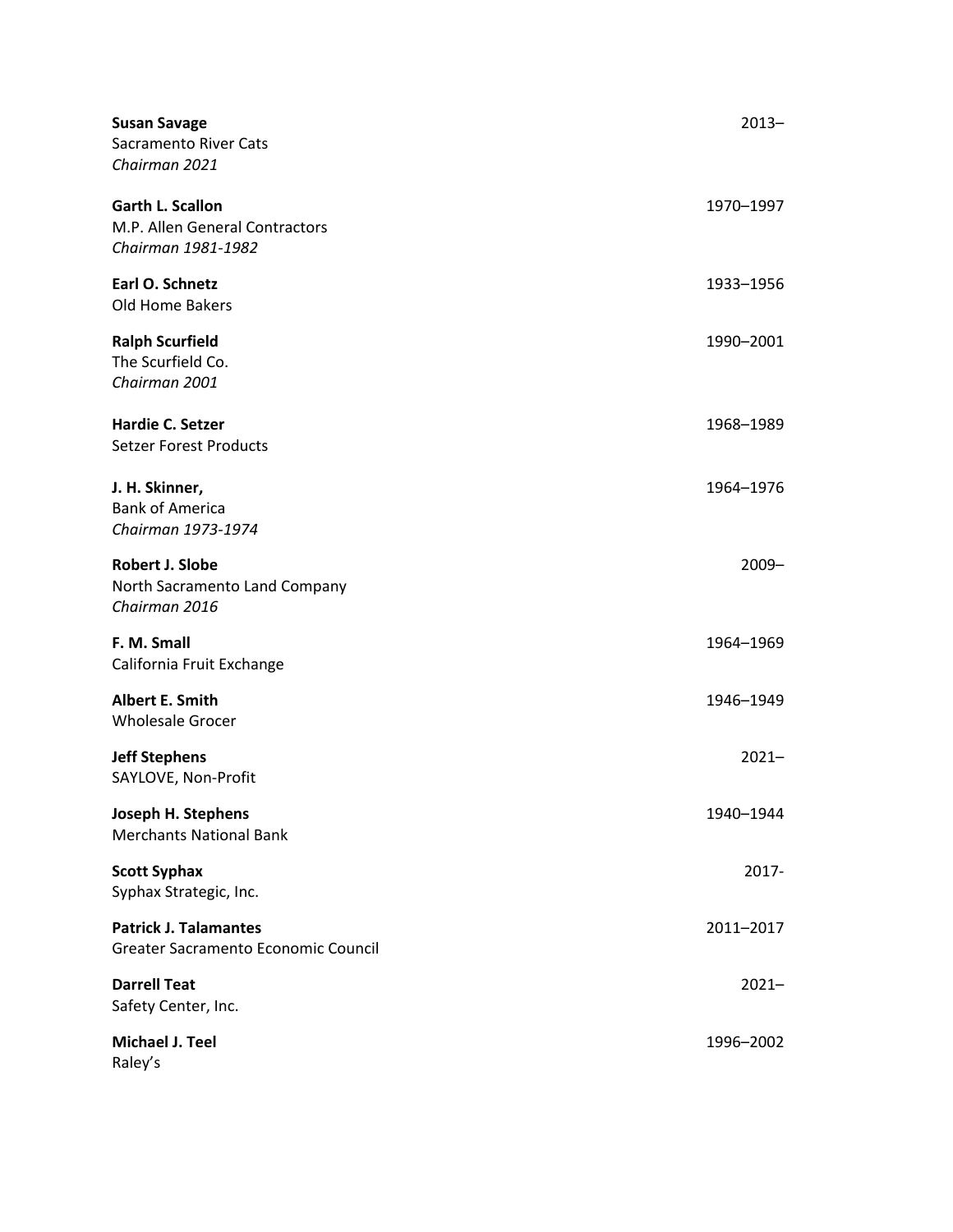| <b>Henry Teichert</b><br>A. Teichert & Son, Inc.<br>Chairman 1967-1968                                  | 1957-1990 |
|---------------------------------------------------------------------------------------------------------|-----------|
| Adolph Teichert, Jr.<br>A. Teichert & Son, Inc.                                                         | 1950-1952 |
| N. Connor Templeton<br>Mitchum, Jones and Templeton, Inc.<br>Chairman 1961-1963                         | 1956-1970 |
| <b>Walter M. Tindell</b><br>Blue Anchor, Inc.                                                           | 1970-1982 |
| <b>Charles W. Trainor</b><br><b>Trainor Fairbrook</b><br>Chairman 2014                                  | $2008 -$  |
| Angelo K. Tsakopoulos<br><b>AKT Development</b>                                                         | 2011-2018 |
| Roger J. Valine<br>Vision Service Plan                                                                  | 1998-2007 |
| <b>Stan O. Van Vleck</b><br>Van Vleck Ranch<br>Downey Brand, LLP<br>Cal Connected, LLC<br>Chairman 2019 | 2011-2021 |
| John B. Vandenberg<br><b>Vandenberg Motors</b>                                                          | 1972-1974 |
| B. F. Vandenberg, Jr.<br><b>Bank of America</b>                                                         | 1935-1956 |
| <b>Frank Washington</b><br><b>Crossings TV</b>                                                          | 2015-2016 |
| <b>Hilliard Welch</b><br><b>Bank of America</b>                                                         | 1933-1934 |
| <b>Frank R.J. Whittaker</b><br>The McClatchy Company                                                    | 2008-2011 |
| John A. Wickland, III<br><b>Wickland Corporation</b><br>Chairman 2004-2005                              | 1997-2020 |
| J. Al Wickland, Jr.<br>Wickland Oil Company                                                             | 1983-1996 |